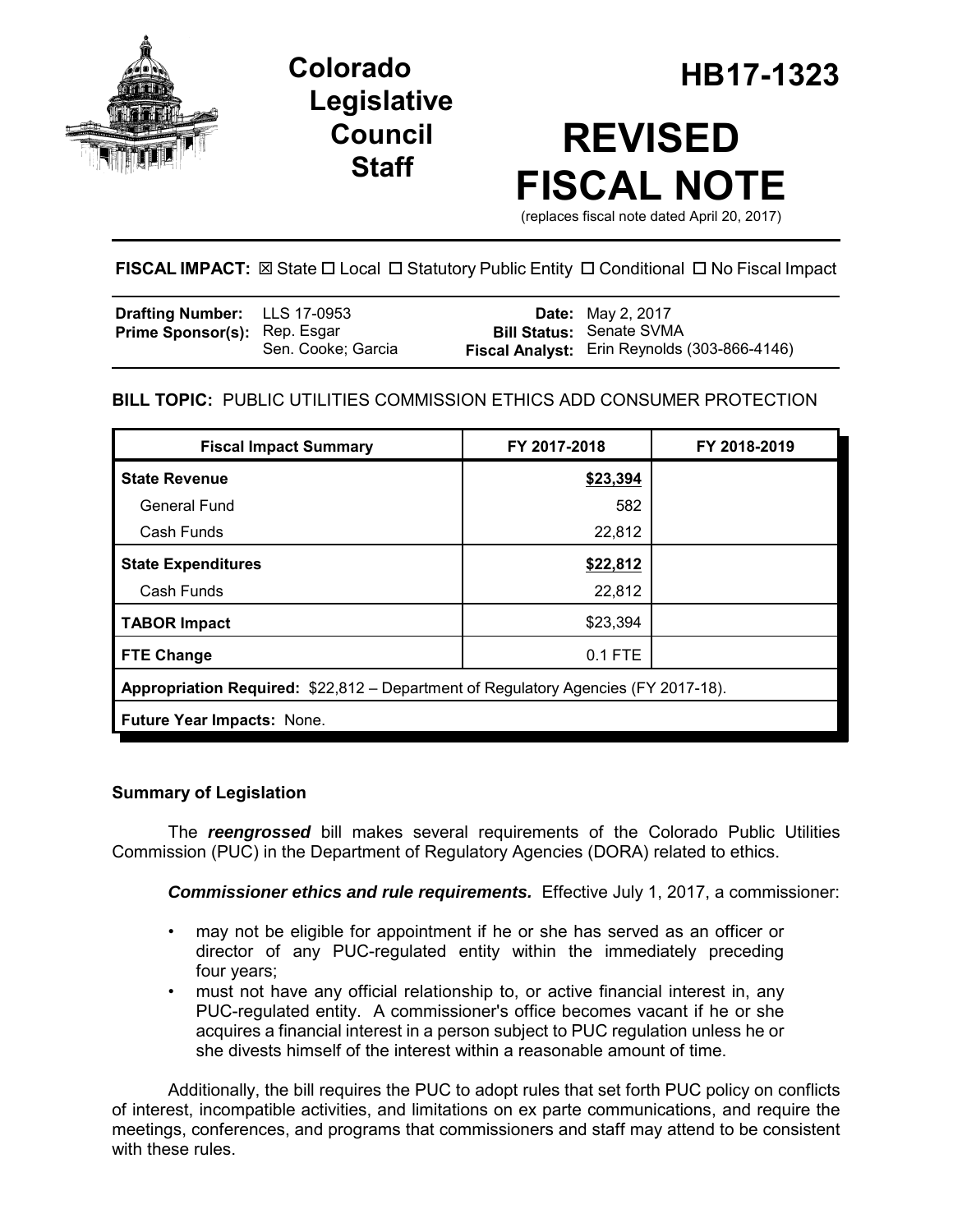May 2, 2017

*Staff training.* The PUC director may authorize PUC employees to undertake training and development opportunities. Specifically, the bill references training with agencies that undertake coordinated activities with the PUC, such as the Colorado Energy Office, the Air Quality Control Commission, the Department of Public Health and Environment, and the Colorado Water Conservation Board.

*Recordings and audits.* The bill requires the PUC director to keep a record of PUC proceedings, and to post audio recordings and other official records as required by law online for public access. DORA's executive director may periodically request a performance audit of the PUC and its staff and operations, to be conducted by the Office of the State Auditor.

#### **State Revenue**

The bill is expected to increase state revenue *by \$23,394 in FY 2017-18 only* to the Fixed Utilities Fund (FUF), the Telecommunications Utilities Fund (TUF), and the Motor Carrier Cash Fund. This amount includes the administrative costs incurred by the PUC as a result of this bill as discussed in the State Expenditures section, as well as an additional 3 percent of Fixed and Telecommunications Fund amounts, as discussed below.

*Fixed Utilities Fund and Telecommunications Utilities Fund.* The FUF and TUF receive fees assessed against regulated electric, natural gas, and telecommunications utilities at a rate set annually based on the amount needed to cover applicable PUC and other utility regulation expenditures in DORA. The rate is applied to each regulated company's gross intrastate utility operating revenues, as calculated by the Department of Revenue. Whenever additional expenses are incurred against these funds, the assessment must be raised to cover these expenses, plus credit 3 percent to the General Fund as required by state law. The fiscal note has calculated the 3 percent General Fund credit at \$582 in FY 2017-18, assuming that 85 percent of the bill's costs will be paid by the FUF and TUF and the remaining 15 percent will be paid from the Motor Carrier Cash Fund.

#### **TABOR Impact**

This bill increases state cash fund revenue from fee assessments and a related General Fund credit, which will increase the amount of money required to be refunded under TABOR for FY 2017-18. TABOR refunds are paid out of the General Fund.

#### **State Expenditures**

The bill will increase expenditures in the PUC *by \$22,812 in FY 2017-18* from the FUF, TUF, and Motor Carrier Cash Fund.

*Public Utilities Commission.* In FY 2017-18, the PUC will also have one-time legal services costs for rulemaking, estimated at 240 hours at the rate of \$95.05 per hour, which necessitates an allocation of 0.1 FTE. Because the PUC already has the capability to record and post audio online, the fiscal note assumes that no computer programming costs are required.